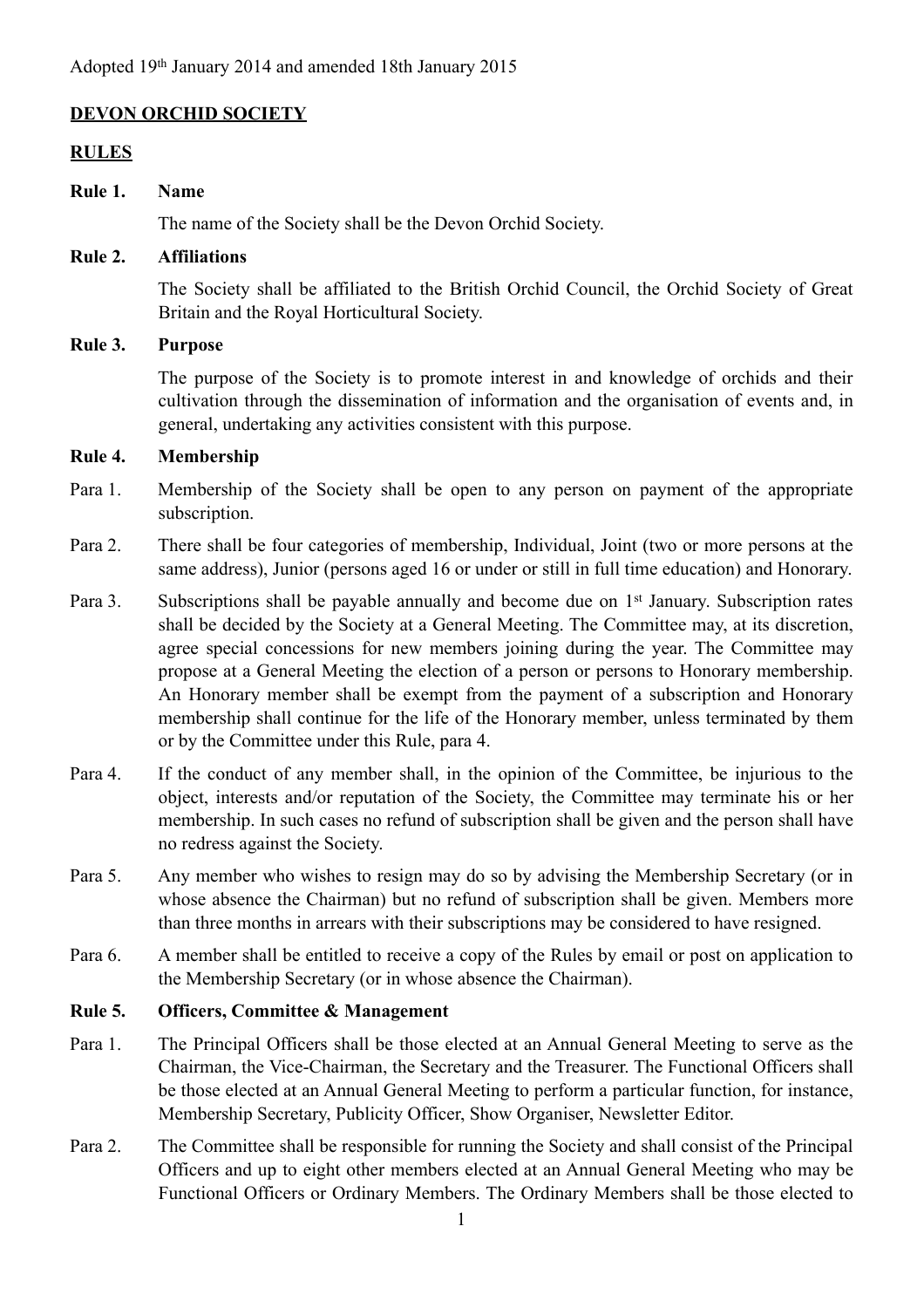serve on the Committee at an Annual General Meeting who are neither Principal Officers nor Functional Officers.

- Para 3. All Officers and Committee members shall be members of the Society. A member may hold any number of Functional Offices but no more than one Principal Office. All Officers and Committee members shall retire at the Annual General Meeting and shall be eligible for reelection.
- Para 4. If an Officer or Ordinary Member of the Committee resigns or the Committee considers it desirable to appoint another Functional Officer, the Committee may appoint a member to fill the vacancy so created until the next Annual General Meeting, provided that the Committee may not appoint a Principal Officer to fill a vacancy for another Principal Officer.
- Para 5. Committee meetings shall be convened by the Chairman on giving not less than seven days' notice. The Chairman shall be obliged to convene a Committee meeting within 21 days if three other members of the Committee so request. The Chairman, or in whose absence the Vice-Chairman, will chair the meeting. Failing these, the meeting shall elect one of the members present to act as chairman. A meeting will be quorate provided that at least 50% of members of the Committee are present, including at least two Principal Officers. Any motion before the Committee shall be passed by a majority of those present and voting. In the event of a tie, the chairman of the meeting shall have a casting vote.

### **Rule 6. Banking & Finance**

- Para 1. The Treasurer shall manage the financial affairs of the Society. He/she shall maintain the financial records of the Society and prepare the annual accounts of the Society and a Report for presentation at the Annual General Meeting next following the financial year-end.
- Para 2. The Society's financial year-end shall be 31<sup>st</sup> October.
- Para 3. The Society shall maintain such bank accounts as the Treasurer, with the consent of the Committee, deems appropriate. The authorised signatories required to operate these accounts shall be members of the Committee as agreed by the Committee, provided that any banking transaction shall require the signatures of two authorised signatories.
- Para 4. If the Treasurer and the Committee agree, the Society may maintain separate accounts and financial records for the Orchid Weekend events and related items and the Treasurer may delegate the maintenance of these accounts and records to a Functional Officer (the "Orchid Weekend Treasurer") elected or appointed in accordance with Rule 5. The annual accounts of the Society prepared in accordance with Para 1 of this Rule shall include the appropriate amounts from these separate accounts.
- Para 5. The annual accounts of the Society shall be the subject of review by an Independent Examiner. The Independent Examiner shall be elected at the Annual General Meeting to serve until the next Annual General Meeting and may be any member of the Society other than a Principal Officer.

### **Rule 7. General Meetings**

- Para 1. The Annual General Meeting shall be held in January (or failing that in February) each year for the following purposes:
	- a. To receive the Chairman's Report.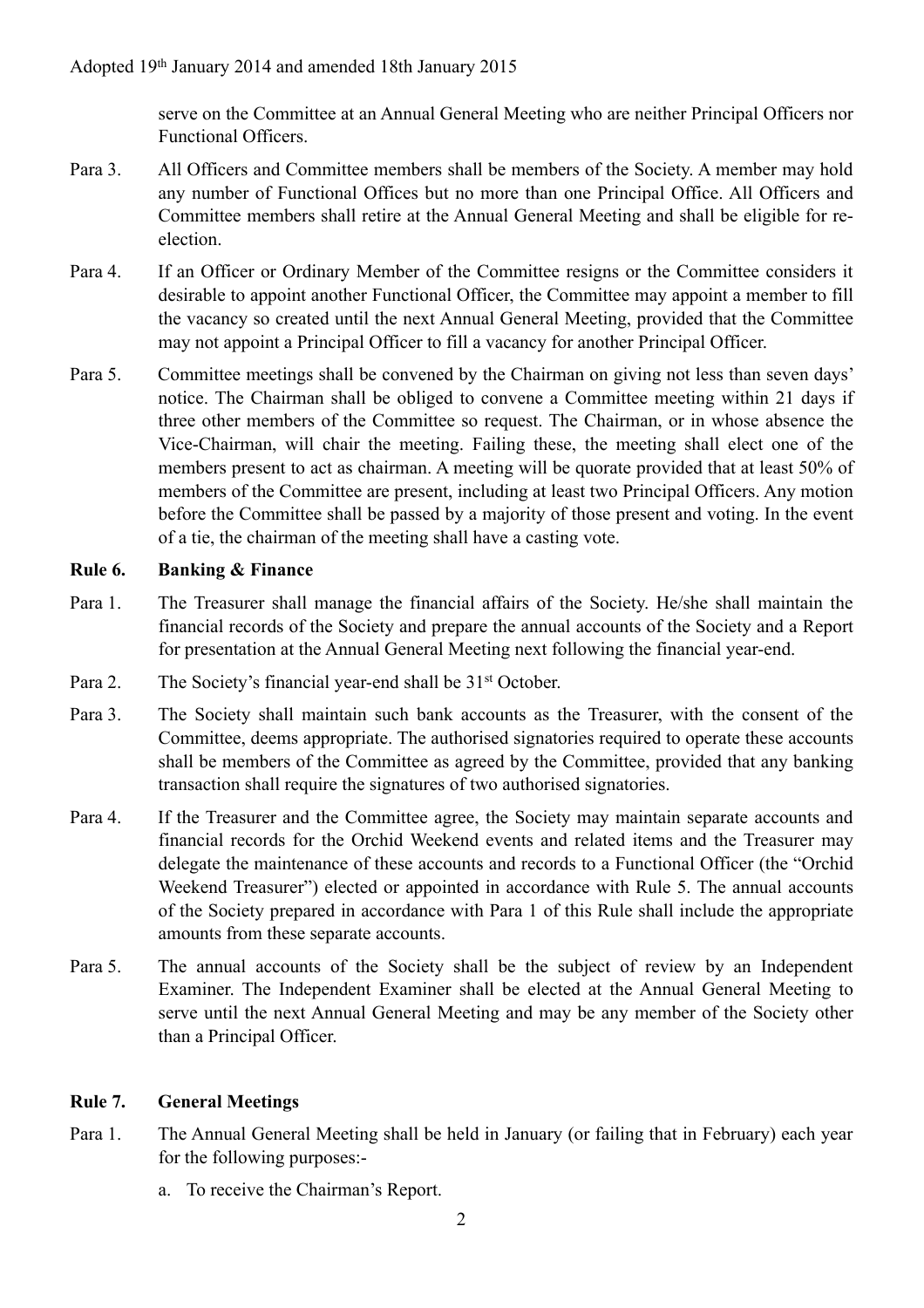- b. To receive the annual accounts for the preceding financial year and the Treasurer's Report.
- c. To elect the Officers and members of the Committee.
- d. To elect an Independent Examiner.
- e. To consider any other business.
- Para 2. In addition, if the Committee considers it necessary, the Committee may arrange for a Special General Meeting of the Society at any other time.
- Para 3. Notice of a General Meeting shall be sent to members at least 14 days beforehand by post or email and may be included in a newsletter.
- Para 4. The Chairman, or in whose absence the Vice-Chairman, will preside at the meeting. Failing these, the meeting shall elect one of the members present to preside. The quorum for the meeting shall be twelve members. Resolutions shall be passed by a simple majority of those present and voting. In the event that the meeting does not achieve a quorum, the meeting shall be deferred for not more than two months and the quorum at the deferred meeting shall be the number of members attending.
- Para 5. Proposals for changes in the Rules of the Society and proposals, which, in the opinion of the Chairman or other member presiding at the meeting, would materially affect the operation of the Society, must have been included in the Notice of the meeting, in order for such proposals to be passed at that meeting. Otherwise such proposals shall be referred to the Committee for consideration.
- Para 6. Nominations for the Officers and the Committee shall be included in the Notice of the meeting and may be made by the Committee or by two members, who must submit their nomination to the Chairman or the Secretary before 1st December preceding the relevant Annual General Meeting and provide evidence that their nominee has agreed to stand. If there is only one nominee for any position, the nominee shall be elected unopposed without a vote. If there is no nominee for any position included in the Notice of the meeting, the chairman of the meeting may accept a nomination for that position at the meeting. If any position fails to be filled at the meeting the Committee may fill that position subsequently under Rule 5, para 4. Nominations for Functional Officers may include nominations for a President and a Vice-President.

## **Rule 8. Dissolution**

 The Society may be dissolved by the passing of a resolution to that effect at a General Meeting. In the event that the Society is dissolved, the remaining assets of the Society after the payment of all outstanding liabilities shall be donated to an organisation with similar aims to the Society as detailed in the resolution of dissolution.

### **Rule 9. Changes to the Rules**

Changes to the Rules may only be made by the passing of a resolution detailing the proposed changes at a General Meeting.

[These Rules were adopted by the Society by a resolution passed at its Annual General Meeting on 19th January 2014.]